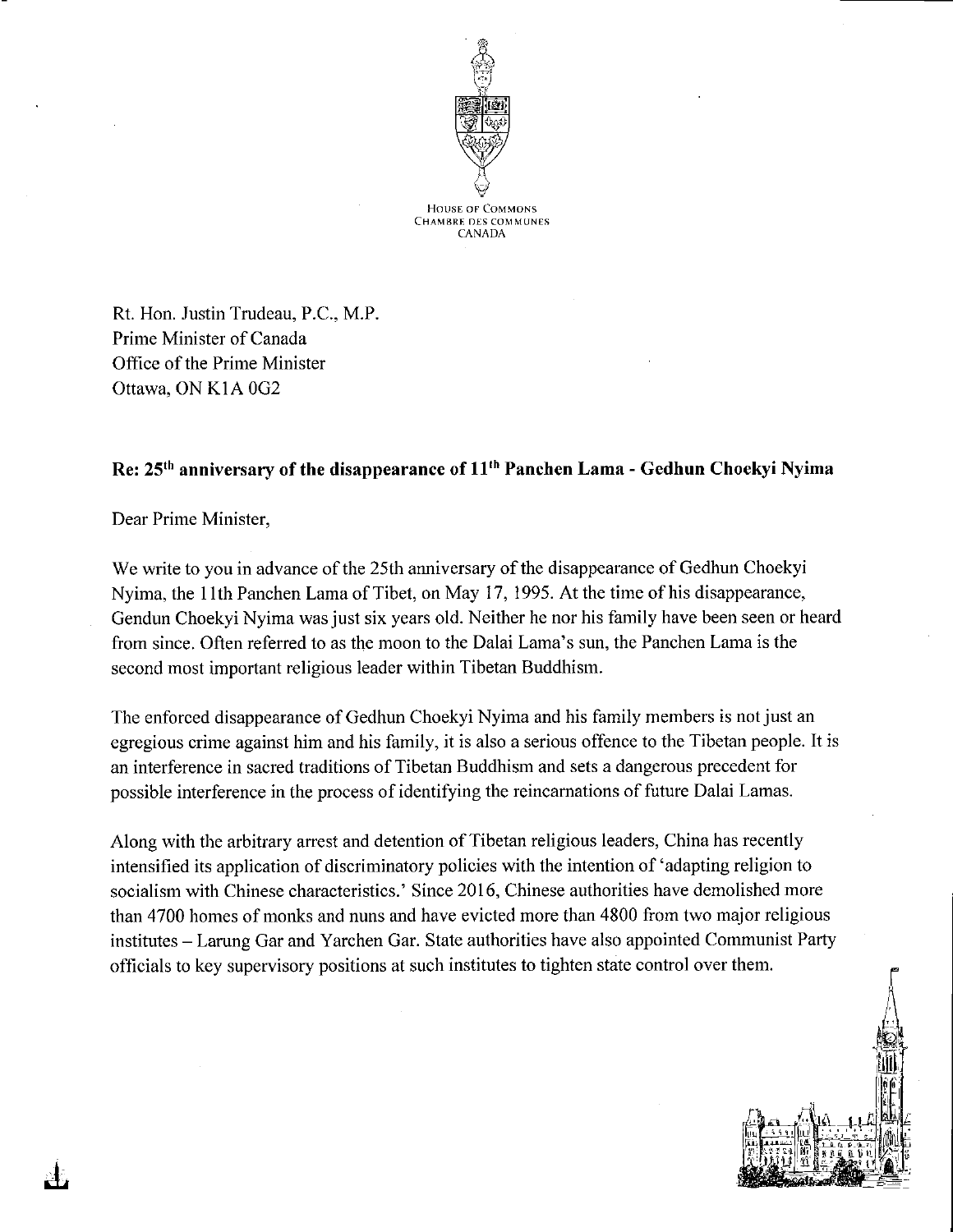Since 1995, several governments, including Canadian governments, have requested permission to visit the Panchen Lama in order to verify his safety and well-being. Similarly, efforts by human rights organizations including the UN Committee Against Torture, the UN Committee on the Rights of the Child, as well as Special Rapporteur on Freedom of Religion or Belief, have been unsuccessful. Chinese authorities have consistently denied permission and access.

Therefore we, the undersigned parliamentarians, ask that the Right Honourable Prime Minister:

- 1. Issue a statement calling on China to release Tibet's 11<sup>th</sup> Panchen Lama Gedhun Choekvi Nyima and his entire family, and to stop the violation of the religious freedoms of all peoples under its jurisdiction, including Tibetan Buddhists, Uighur Muslims, Falun Gong practitioners and Christians;
- 2. Urge China to allow an independent fact-finding mission to assess the human rights violations perpetrated against Tibetans in Tibet and other regions in China.

Sincerely,

Garnott S. Gonius

Garnett Genuis, M.P. Shadow Minister for Multiculturalism & for Canada-China Relations

Ziad Aboultaif, M.P. Shadow Minister for Digital Government

Keny Diotte

Jasraj Singh Hallan, M.P. Deputy Shadow Minister for Multiculturalism

dia Panis

Colin Carrie, M.P. Shadow Minister for Canada-U.S. Relations and the Federal Economic Development Agency for Southern Ontario

Keny *Diotte*<br>Kerry Diotte, M.P. Kerry-Lynne Findlay<br>Hon. Kerry-Lynne Findlay, P.C., M.P.

Shadow Minister for Environment & Climate Change

arte flepronty

Marty Morantz, M.P. Shadow Minister for National Revenue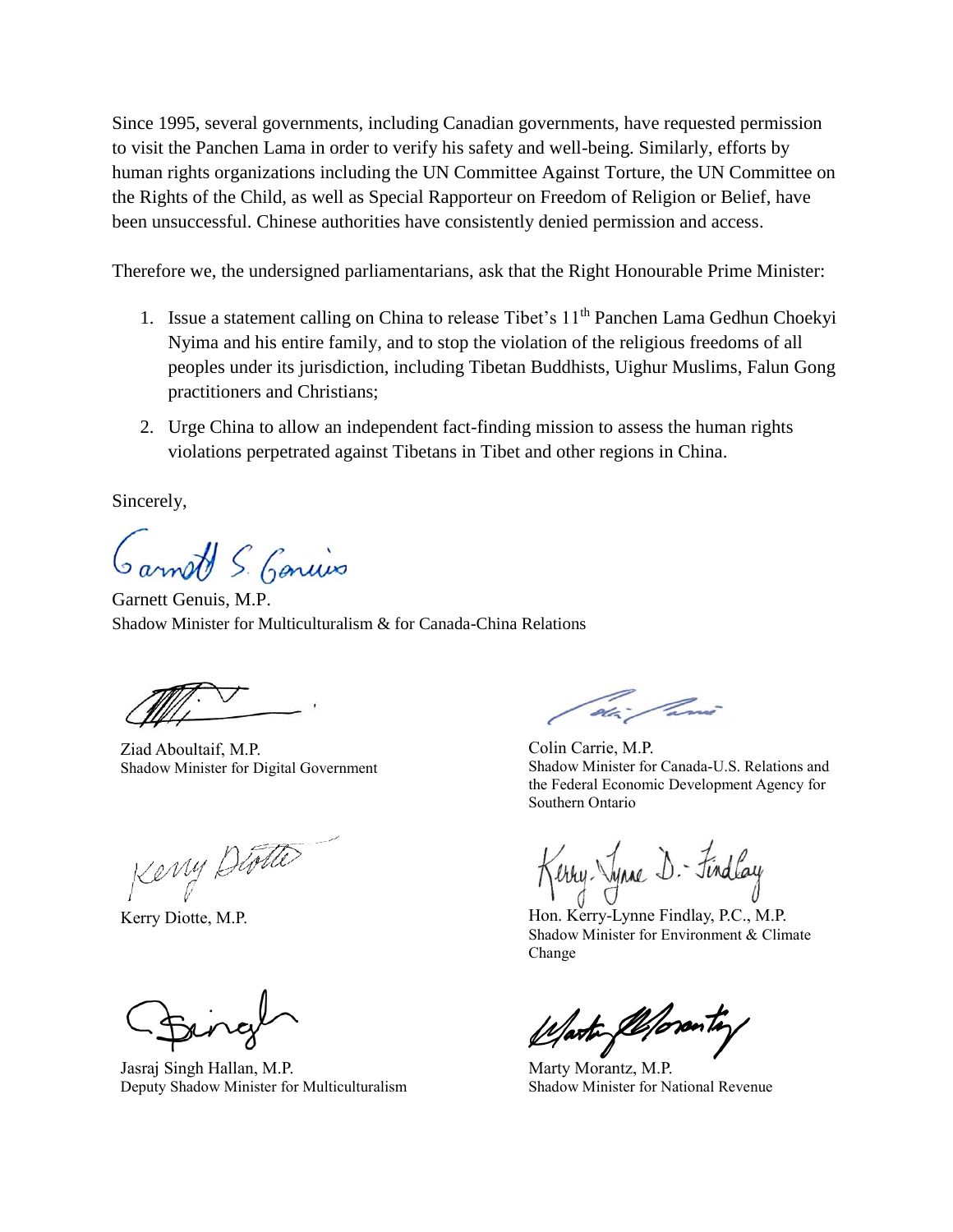Sitt

aibel

Karen Vecchio, M.P. Shadow Minister for Women and Gender Equality

Cathay Wagantah

Cathay Wagantall, M.P. Deputy Shadow Minister for Veterans Affairs

Tull

Scott Reid, M.P. Nelly Shin, M.P. Deputy Shadow Minister for Canadian Heritage

Arnold Viersen, M.P. Deputy Shadow Minister for Crown-Indigenous Relations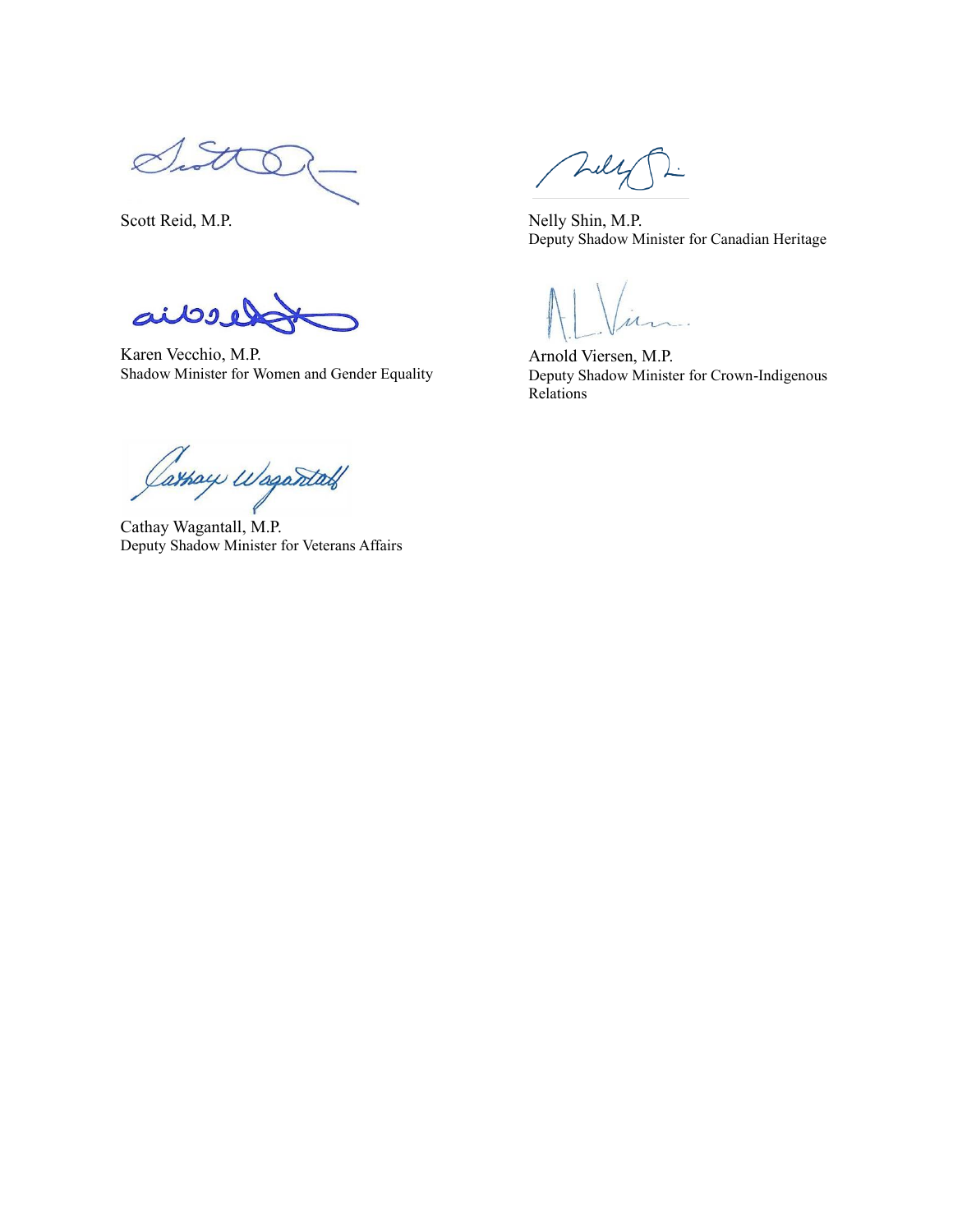Office of the Prime Minister 80 Wellington Street Ottawa, ON K1A 0A2

Re: 25th anniversary of the disappearance of 11th Panchen Lama - Gedhun Choekyi Nyima

Right Honourable Prime Minister Justin Trudeau:

We write to you on the 25th anniversary of the disappearance of Gedhun Choekyi Nyima, the 11th Panchen Lama of Tibet, on May 17, 1995. At the time of his disappearance, Gendun Choekyi Nyima was just six years old. Neither he nor his family have been seen or heard from since. Often referred to as the moon to the Dalai Lama's sun, the Panchen Lama is the second most important religious leader within Tibetan Buddhism.

The enforced disappearance of Gedhun Choekyi Nyima and his family members is a continuous crime not just against him, his family and the Tibetan people, but also against every individual who believes in the sanctity of human rights. It is an interference in the sacred Buddhist traditions of recognizing the reincarnation of lamas and sets a dangerous precedent for possible interference in the process of identifying the reincarnations of future Dalai Lamas.

Along with the arbitrary arrest and detention of Tibetan religious leaders, China has imposed discriminatory policies such as 'adapting religion to socialism with Chinese characteristics' and 'sinicizing Tibetan Buddhism' that are used to increase compulsory political re-education campaigns and to control the religious education of monks and nuns. Since 2016, Chinese authorities have demolished more than 4700 homes of monks and nuns and have evicted more than 4800 monks, nuns and students from two major religious institutes – Larung Gar and Yarchen Gar. State authorities have also appointed members from the Communist Party of China and the People's Republic of China to key management and supervisory positions at the institutes to tighten state control over them.

Since 1995, several governments, including Canadian governments, have called for the Panchen Lama's release and requested permission to visit the Panchen Lama in order to verify his safety and well-being. These requests have been denied by the Chinese authorities. Similarly, efforts by a number of human rights organizations including the UN Committee Against Torture, the UN Committee on the Rights of the Child, as well as Special Rapporteur on Freedom of Religion or Belief, have been unsuccessful. The Chinese authorities have consistently denied permission and access, stating that the Panchen Gedhun Choekyi Nyima does not wish to be disturbed.

Prime Minister we know that you personally have raised concerns regarding human rights practices directly with the Chinese authorities on numerous occasions, including during your visit to China in December 2017 and your meeting with Premier Li Keqiang where you had open and frank discussions on human rights, freedom of expression, and freedom of religion as part of the third Canada-China Annual Leaders' Dialogue on November 14, 2018. We are grateful for these efforts and ask you to continue this critical advocacy, at a time when the human rights of so many groups in China are imperiled (Hong Kong dissenters, Tibetans, Uighurs, Christians, Black Africans, etc.).